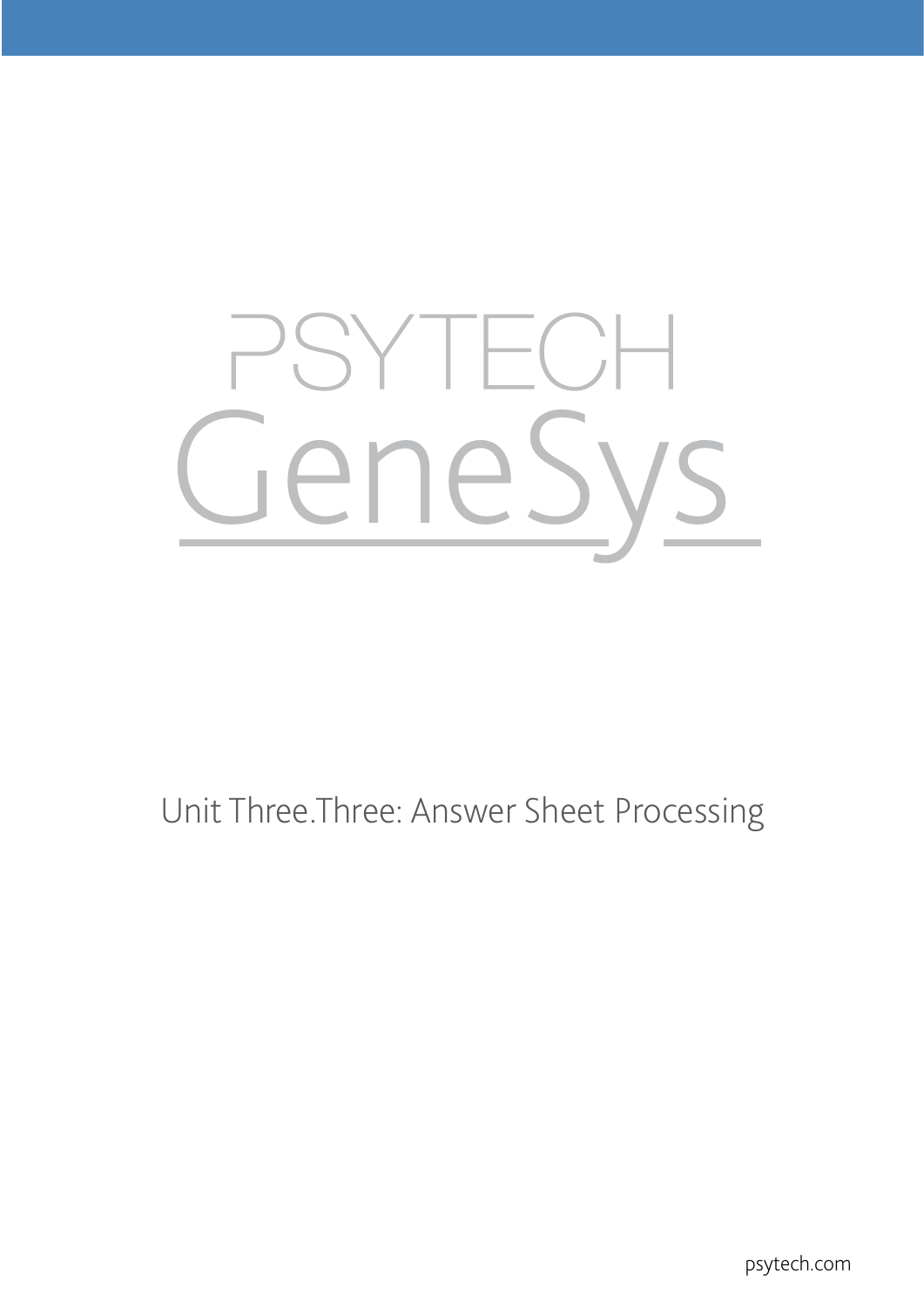## Unit Three.Three: Objectives

Answer Sheet Processing

- Process Answer Sheets for an Individual
- Process Answer Sheets for a Group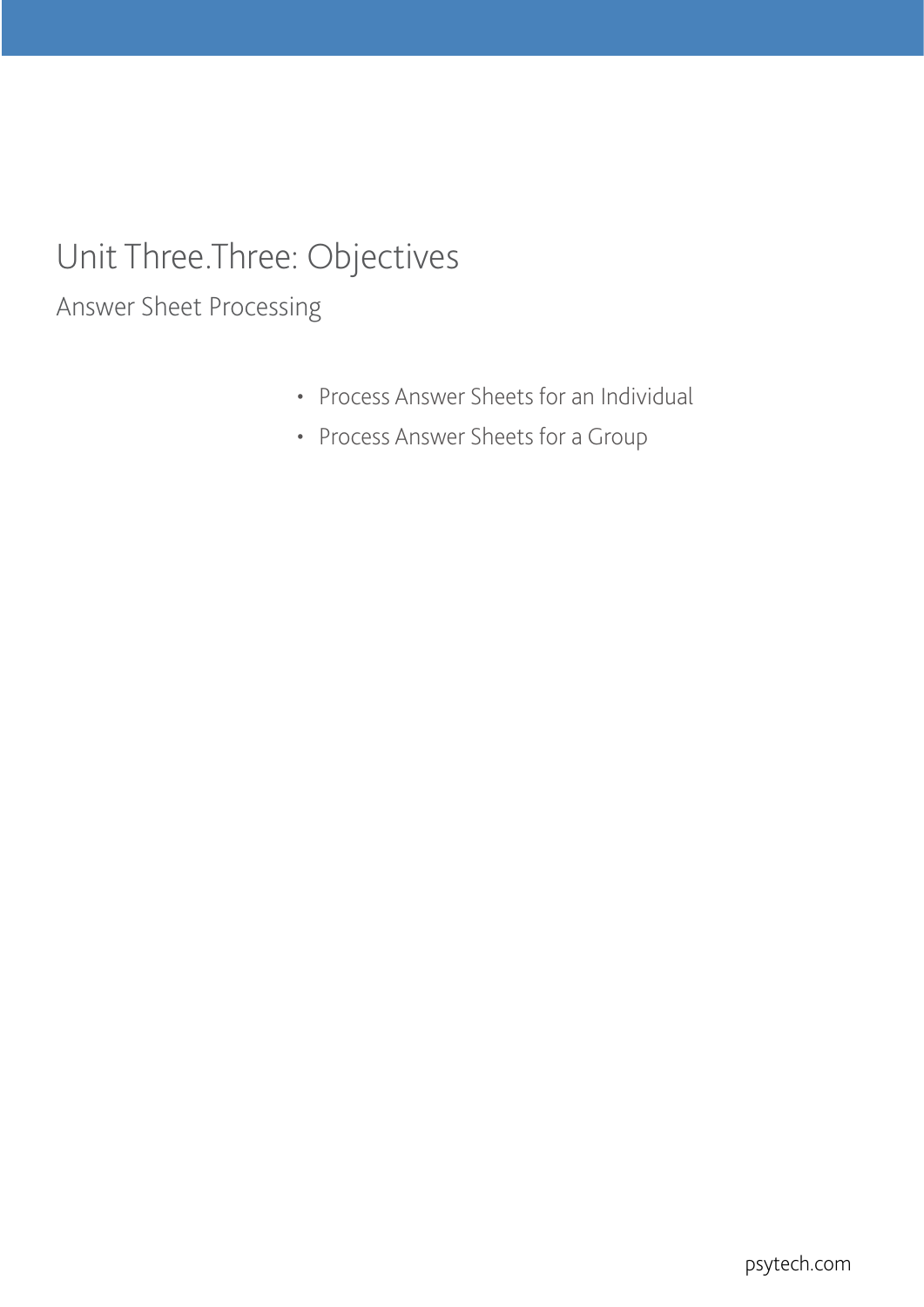### Process Answer Sheets for an Individual

Find the respondent in the main respondent screen who has completed the assessment answer sheet.

Then press the Score Answer Sheet button in the assessments section of the main Toolbar.



This will open a small window where you can select the assessment that was completed.

Select it, and then press the forward arrow.

| <b>Genesys Online</b>                                       |  |
|-------------------------------------------------------------|--|
| Respondents to process                                      |  |
| <b>Brian Bradshaw</b>                                       |  |
| Please select the test or battery you want<br>to score for: |  |
| 15FQ+ (15FQ+)                                               |  |
|                                                             |  |

This will then launch the onscreen answer sheet. Use the mouse or corresponding keys on the keyboard to complete the answer sheet.

Once you have finished press the tick, or confirm the prompt to save the answersheet.

| Brian Bradshaw: 15FQ+                                                                                                                                                                                                                                                                                                                                                                 |                    |                                           |                                                                | × |
|---------------------------------------------------------------------------------------------------------------------------------------------------------------------------------------------------------------------------------------------------------------------------------------------------------------------------------------------------------------------------------------|--------------------|-------------------------------------------|----------------------------------------------------------------|---|
| 日日日<br>٠                                                                                                                                                                                                                                                                                                                                                                              | 回回回<br>51          | $181$ $\boxed{1}$ $\boxed{2}$ $\boxed{3}$ | $151$ 1 2 3                                                    | ٠ |
| 127<br>$\overline{2}$                                                                                                                                                                                                                                                                                                                                                                 | 122<br>52          | $102$ [1] [2] [3]                         | $152$ [1] [2] [3]                                              |   |
| 121<br>$\overline{3}$                                                                                                                                                                                                                                                                                                                                                                 | 122<br>53          | 122<br>103                                | $153$ $\left[ 1 \right]$ $\left[ 2 \right]$ $\left[ 3 \right]$ |   |
| 727<br>$\overline{a}$                                                                                                                                                                                                                                                                                                                                                                 | 125<br>54          | 国国国<br>704                                | 122<br>154                                                     |   |
| 723<br>6                                                                                                                                                                                                                                                                                                                                                                              | 125<br>66          | 123<br>106                                | 123<br>166                                                     |   |
| 123<br>e                                                                                                                                                                                                                                                                                                                                                                              | $-1$ $2$ $3$<br>54 | $\frac{1}{2}$<br>196.                     | $156 - 12$ 3                                                   |   |
| 日日日<br>y                                                                                                                                                                                                                                                                                                                                                                              | الوي<br>123        | 11213                                     | $127 - 7 - 3$                                                  |   |
| 日記回<br>8                                                                                                                                                                                                                                                                                                                                                                              | 58<br>비리키          | 00<br>104                                 | 158 [1] [2] [3]                                                |   |
| 国国国<br>¢                                                                                                                                                                                                                                                                                                                                                                              | 53<br>122          | 122                                       | 159 日2日                                                        |   |
| 回回回<br>70                                                                                                                                                                                                                                                                                                                                                                             | 回回回<br>60          | 国国国<br>110                                | 国国国<br>160                                                     |   |
| 回回回<br>$\mathbf{H}$                                                                                                                                                                                                                                                                                                                                                                   | 国国国<br>61          | 回回回<br>111                                | 161 国国国                                                        |   |
| 回回回<br>$\mathfrak{m}$                                                                                                                                                                                                                                                                                                                                                                 | 回回回<br>62          | 回回回<br>112                                | $162$ $\boxed{1}$ $\boxed{2}$ $\boxed{3}$                      |   |
| $\begin{array}{ c c c c }\hline \rule{0pt}{16pt} \rule{0pt}{2.5pt} \rule{0pt}{2.5pt} \rule{0pt}{2.5pt} \rule{0pt}{2.5pt} \rule{0pt}{2.5pt} \rule{0pt}{2.5pt} \rule{0pt}{2.5pt} \rule{0pt}{2.5pt} \rule{0pt}{2.5pt} \rule{0pt}{2.5pt} \rule{0pt}{2.5pt} \rule{0pt}{2.5pt} \rule{0pt}{2.5pt} \rule{0pt}{2.5pt} \rule{0pt}{2.5pt} \rule{0pt}{2.5pt} \rule{0pt}{2.5pt} \rule{0pt}{$<br>13 | 721<br>63          | 回回回<br>113                                | $100$ $23$                                                     |   |
| 回回回<br>14                                                                                                                                                                                                                                                                                                                                                                             | 回回回<br>64          | 回回回<br>154                                | $164$ [1] [2] [3]                                              |   |
| 121<br>45                                                                                                                                                                                                                                                                                                                                                                             | 122<br>65          | 国国国<br>115                                | 165 $\boxed{1}$ $\boxed{2}$ $\boxed{3}$                        | ν |
|                                                                                                                                                                                                                                                                                                                                                                                       |                    |                                           |                                                                | ⊠ |
|                                                                                                                                                                                                                                                                                                                                                                                       |                    |                                           |                                                                |   |

psytech.com